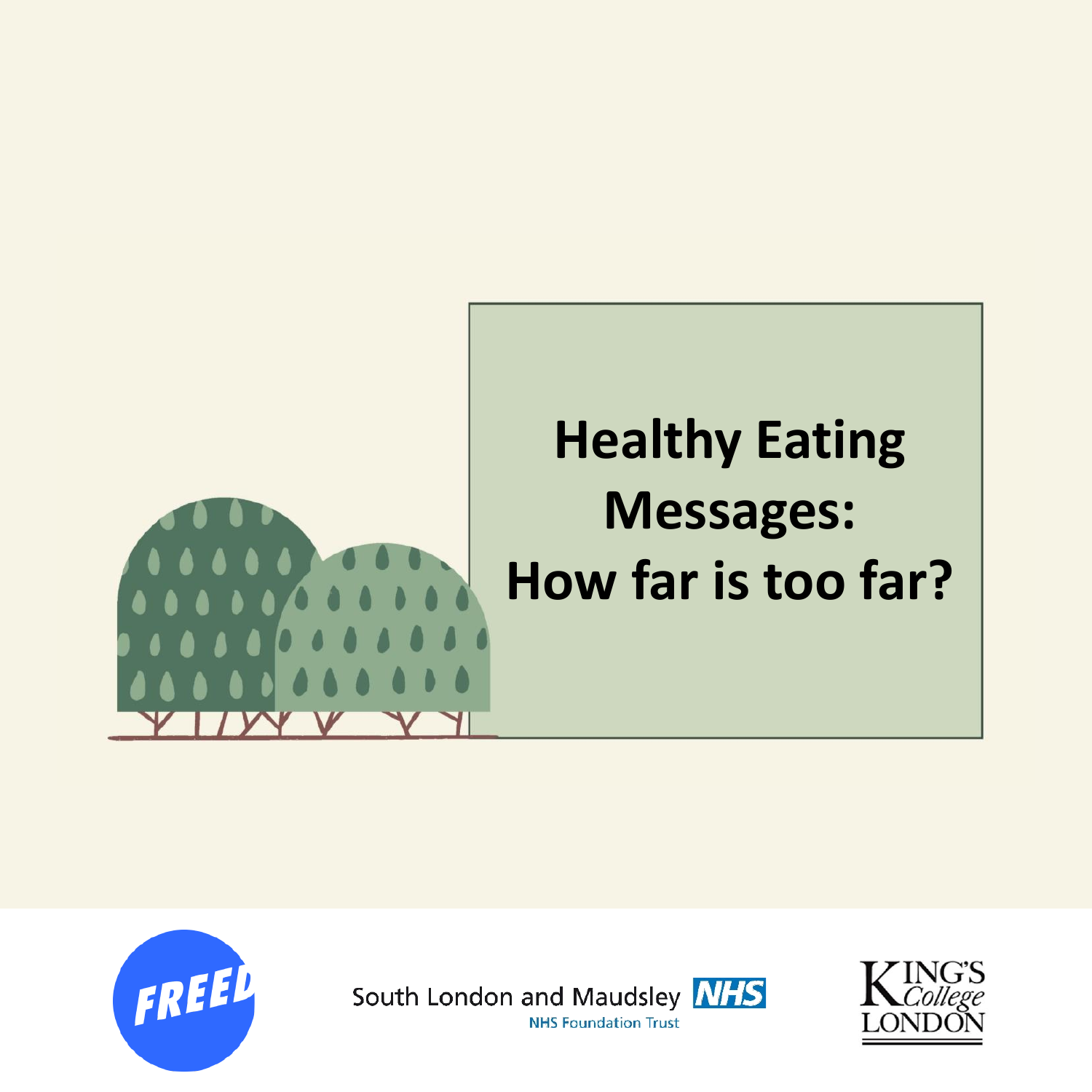Healthy eating messages aim to encourage people to choose more healthy foods from each food group in preference to the less healthy choices. For example, choosing wholemeal bread rather than white bread, or natural yogurt instead of sweetened, flavoured yogurt, or grilled mackerel instead of cod fried in batter.

Healthy eating advice promotes a diet high in vegetables, fruit, fish, nuts, seeds and whole grain cereals, with less of foods high in sugar, fat, and salt, and of course not too much alcohol. In practice, this means less processed food, as it is often high in sugar, fat and salt, and more food in a more natural state.

**However, ideas around healthy eating can sometimes be taken too far. If "healthy eating" becomes too rigid and extreme then it can damage, rather than promote, our health.**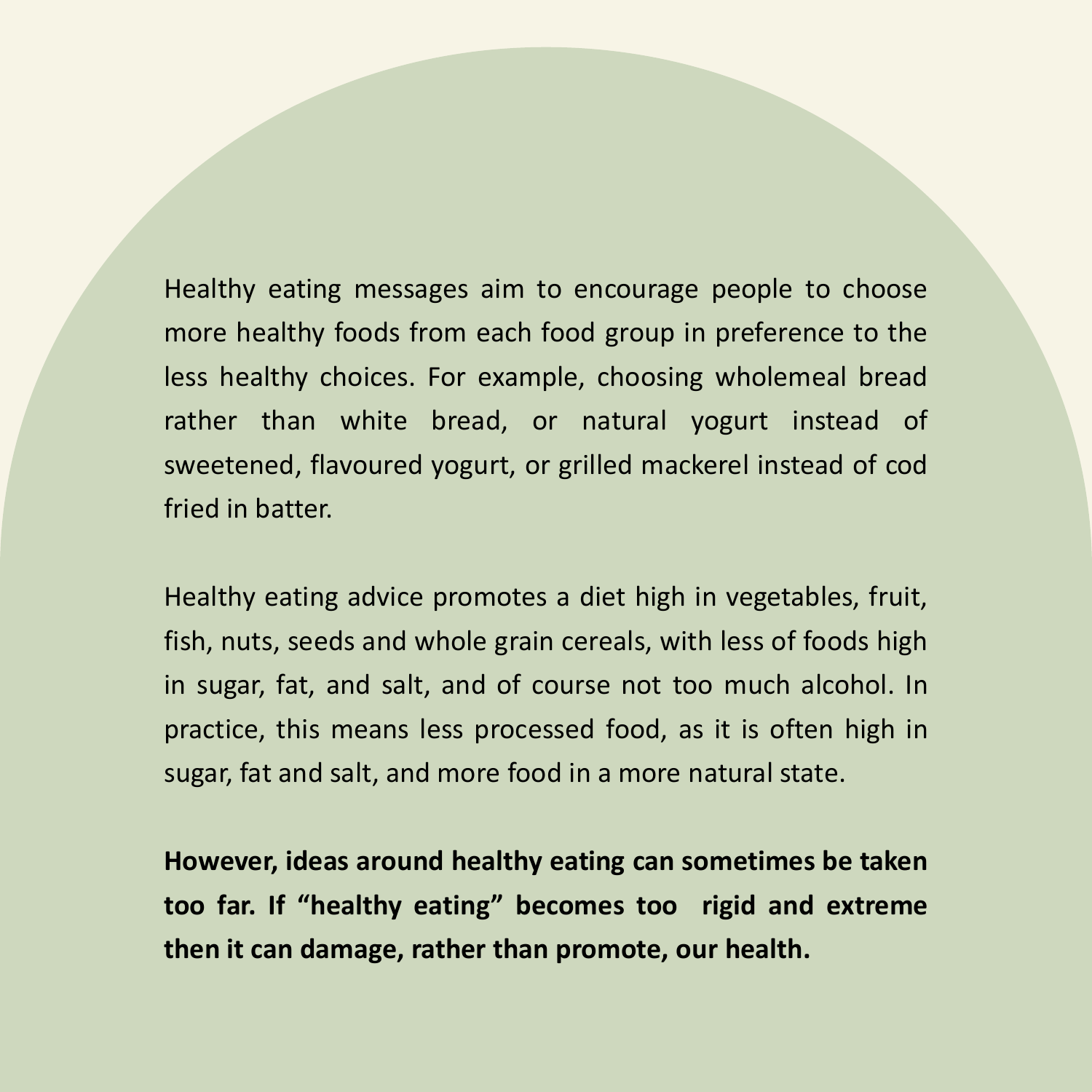### **Wholegrain & Refined Cereals**

#### **What do you think…?**

Refined cereals: what are they and is it ok to eat them?

#### **This is what we know**

Refined flour and cereal foods such as white bread contain less fibre, and less of some vitamins and minerals, but are still good foods for providing protein, energy, and fibre. In the UK all these foods have added iron, calcium and B vitamins. They are nutritious foods that won't cause harm.

#### **Sensible healthy eating with a basis of scientific evidence**

You may wish to choose wholegrain cereals in preference to refined cereal foods. Refined cereals are also fine.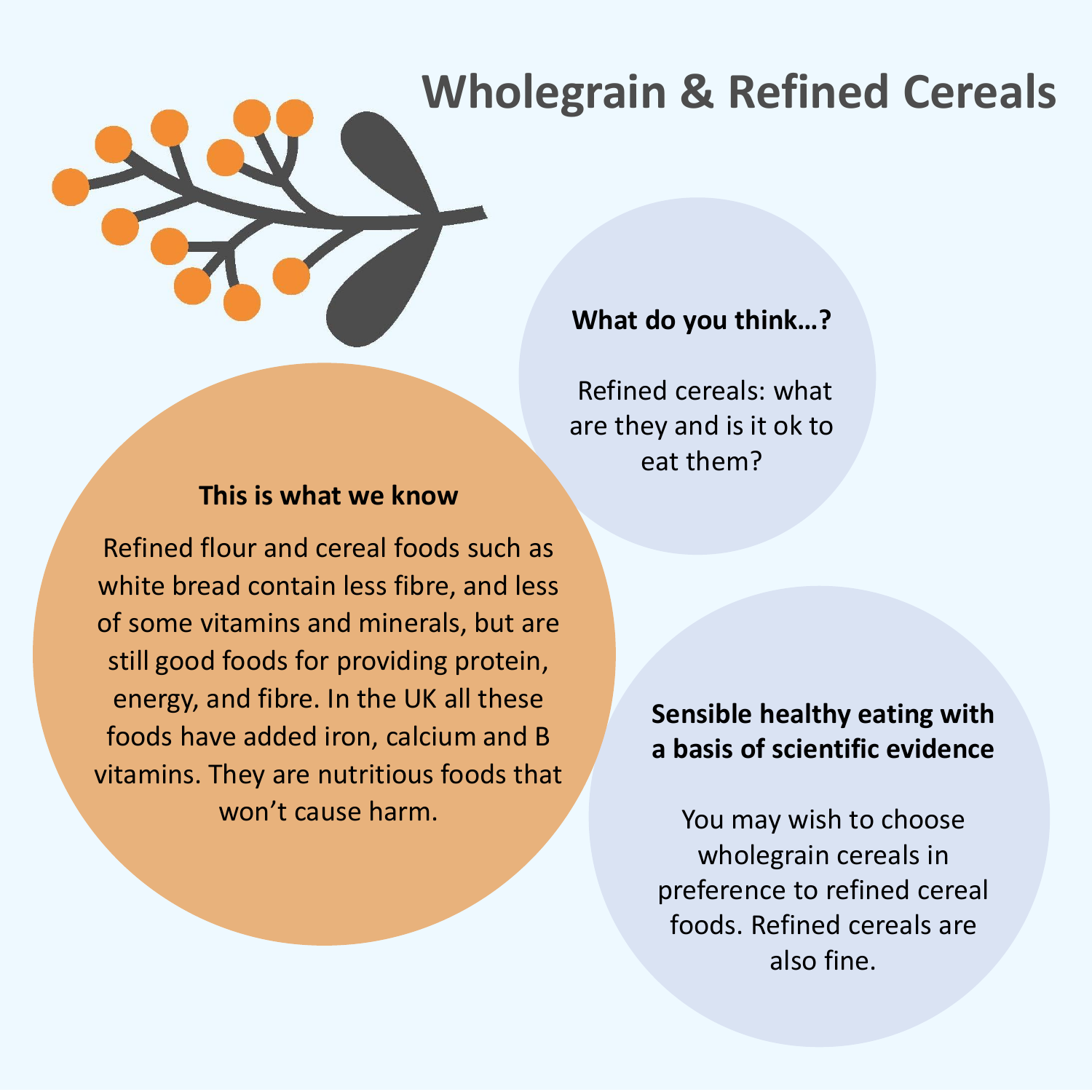### **Fruit & Vegetables**

#### **This is what we know**

Vegetables and fruit provide many essential vitamins, minerals, antioxidants, and other nutrients. It is healthy to include a wide variety of them every day. Excessive intake of vegetables may mean you feel so full and bloated that you can't eat enough of all the other foods you need. This can disrupt the helpful bacteria in our gut, who need nutrients from all of the food groups to thrive. Without these nutrients you may experience the signs of an unhappy gut, like cramps, farting, and low mood. if you eat very large amounts of some vegetables you may even find your skin turns yellow from excessive carotene.

#### **What do you think…?**

How many fruit and veg should I have in my diet?

#### **Sensible healthy eating with a basis of scientific evidence**

Have at least five servings of vegetables and fruit a day, and make sure you get a good balance with other food groups.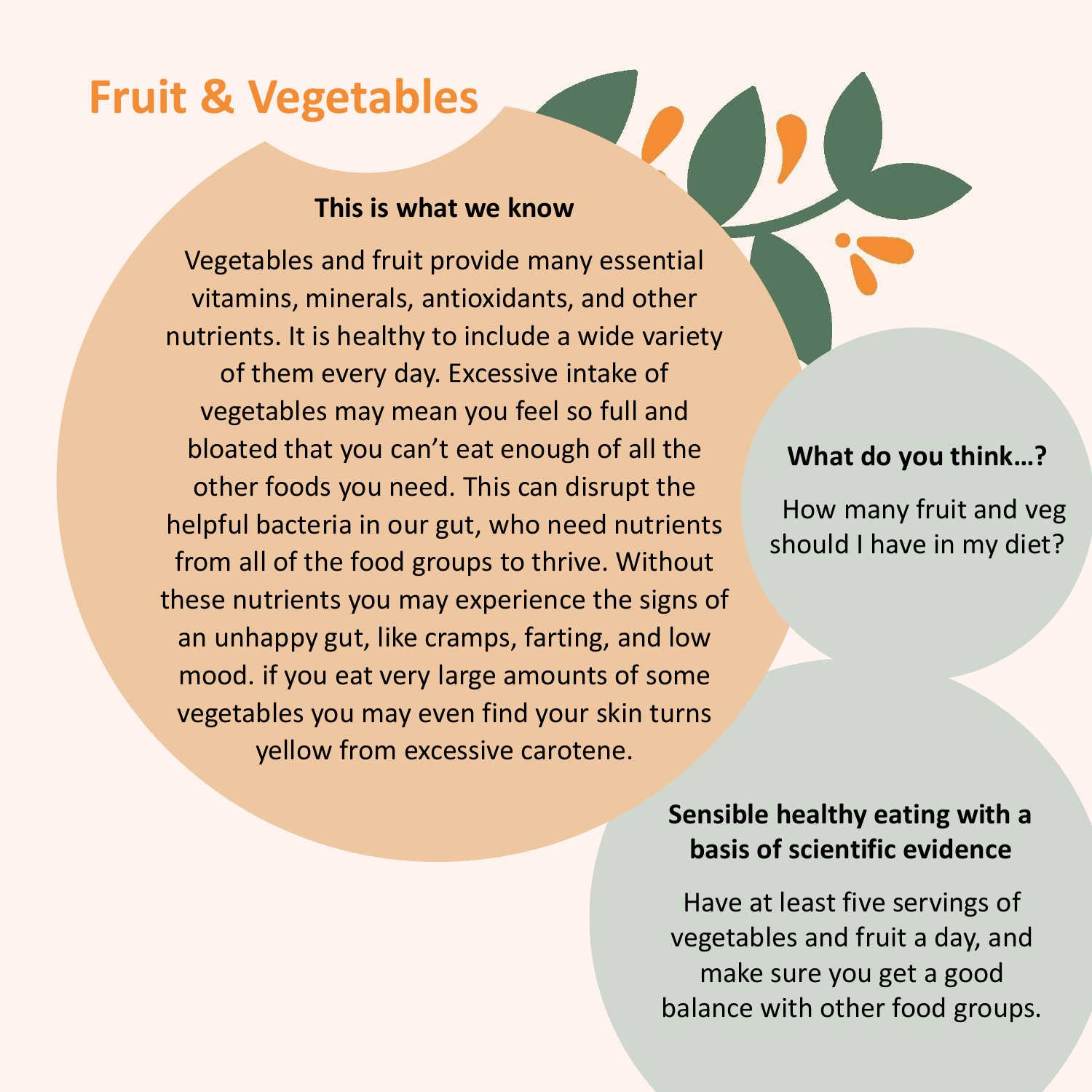### **Gluten**

#### **This is what we know**

Gluten is a healthy plant protein found in certain cereal grains. Some people are sensitive to it, and need to avoid it, but it is of no benefit to anyone else to avoid it. In fact, gluten is an important source of protein in most UK diets. Cutting out gluten when you don't need to can also mean that you inadvertently cut out other helpful nutrients, compromising health and gut bacteria.

**What do you think…?**

What exactly is gluten?

#### **Sensible healthy eating with a basis of scientific evidence**

Foods that contain gluten provide a range of useful nutrients. Only avoid gluten if you have coeliac disease or other properly diagnosed gluten sensitivity.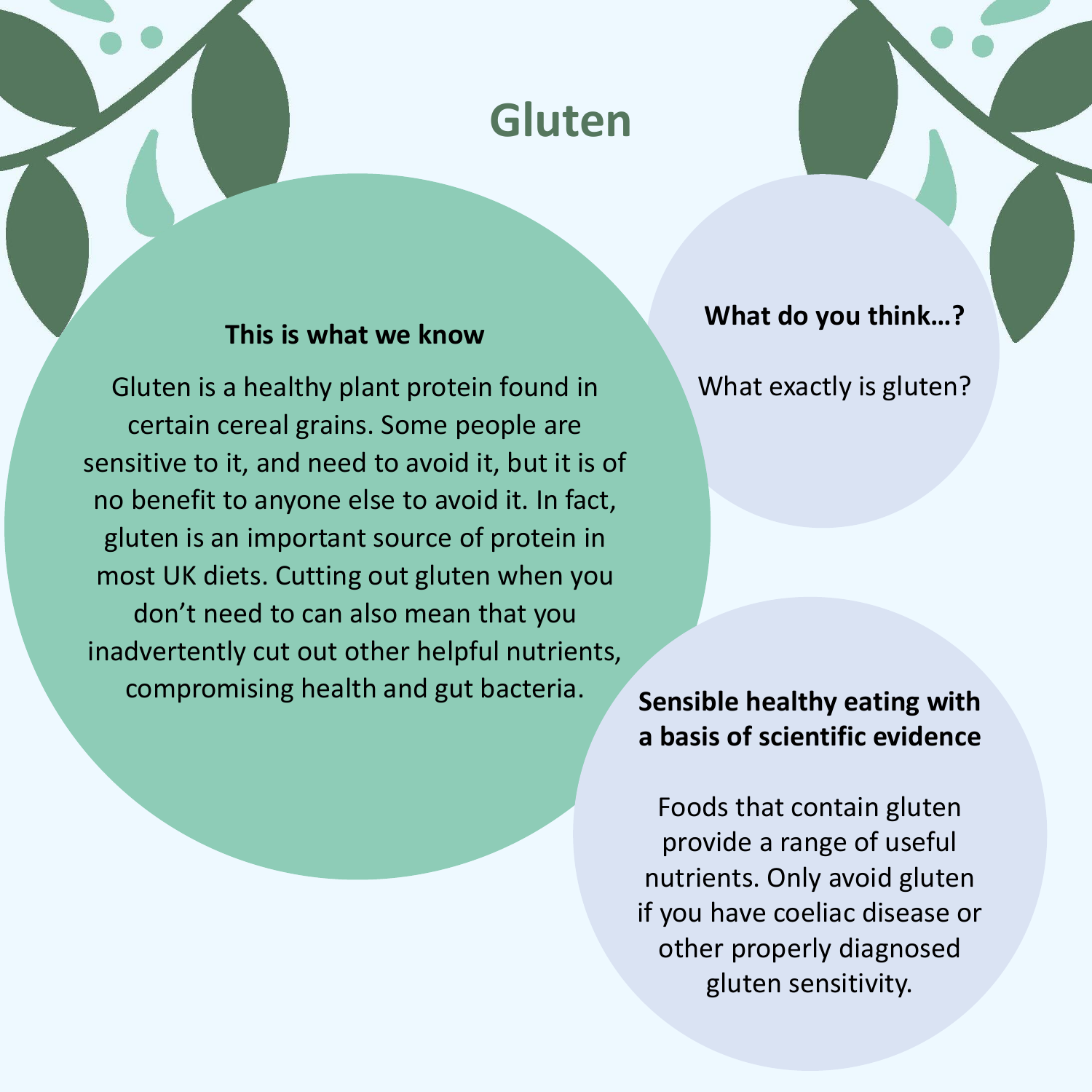

## **Raw & Cooked Food**

#### **This is what we know:**

Cooking damages Vitamin C and some B vitamins, so it's good to have some uncooked fruit and vegetables. Other nutrients are absorbed better from cooked foods, and some foods are not safe to eat raw (such as fish, potatoes, and chicken).

#### **What do you think…?**

What's a good balance between cooked vs raw food?

**Sensible healthy eating with a basis of scientific evidence**

Include some raw fruit and vegetables alongside other food groups.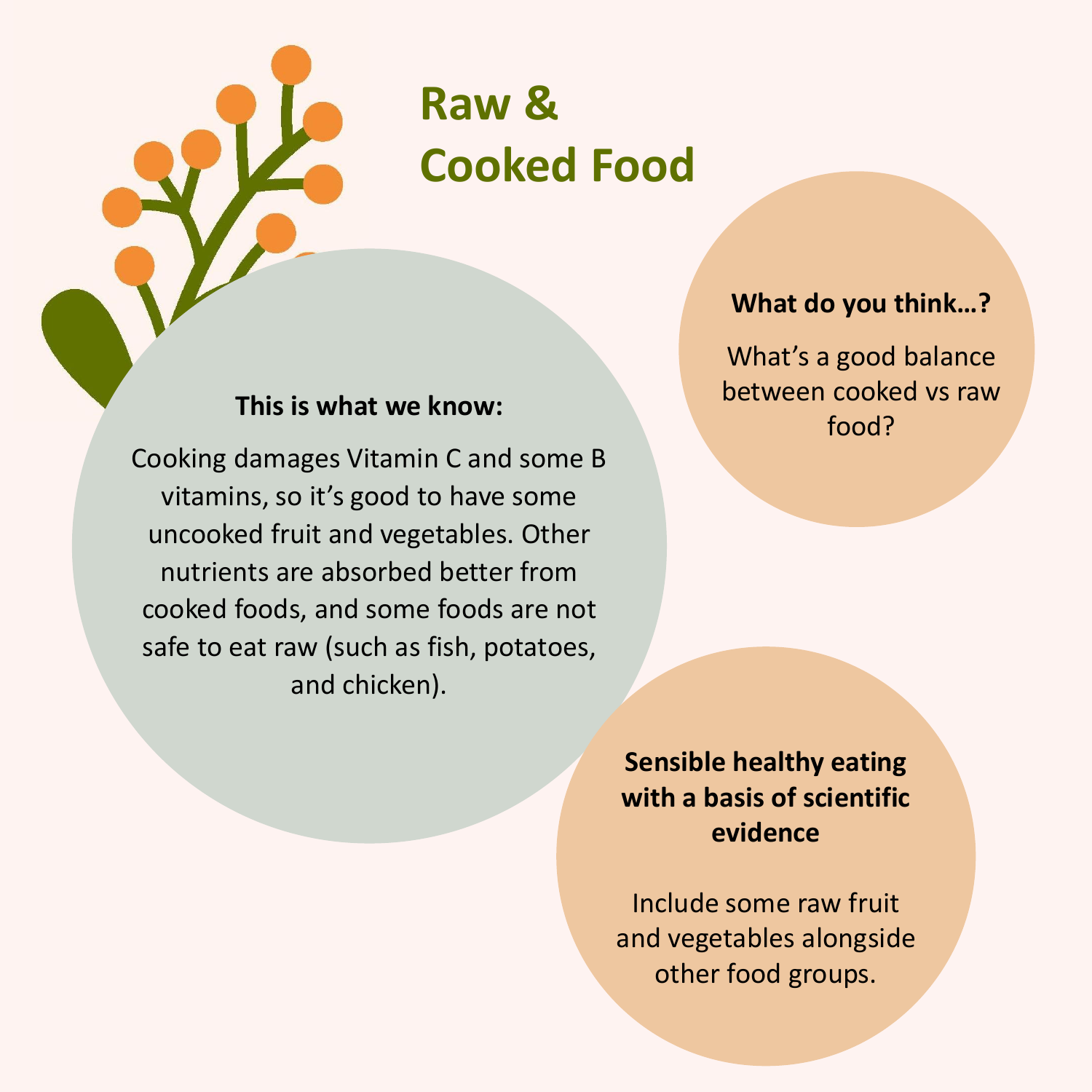### **Dairy**

#### **This is what we know:**

Milk and milk products are very important sources of protein and calcium, and it is difficult to replace these with other foods. In parts of the world where milk is a traditional part of the diet, most adults digest it well. This ability has evolved to take advantage of this nutritious food. If you use an alternative to dairy milk, choose one with a similar amount of protein and calcium as cows' milk. Usually sweetened soya milk with added vitamins and minerals is best, it has the same calories as semi-skimmed milk. "Milks" based on oats, rice, or nuts are not usually nutritionally adequate.

#### **What do you think…?**

Should I have dairy foods?

#### **Sensible healthy eating with a basis of scientific evidence**

Include dairy foods or non-dairy alternatives as sources of protein and calcium. If you have properly diagnosed lactose intolerance, it is sensible to limit lactose, although it isn't usually necessary to avoid it completely. If you have a cows' milk allergy, use a nutritionally equivalent product, usually sweetened soya milk with added calcium.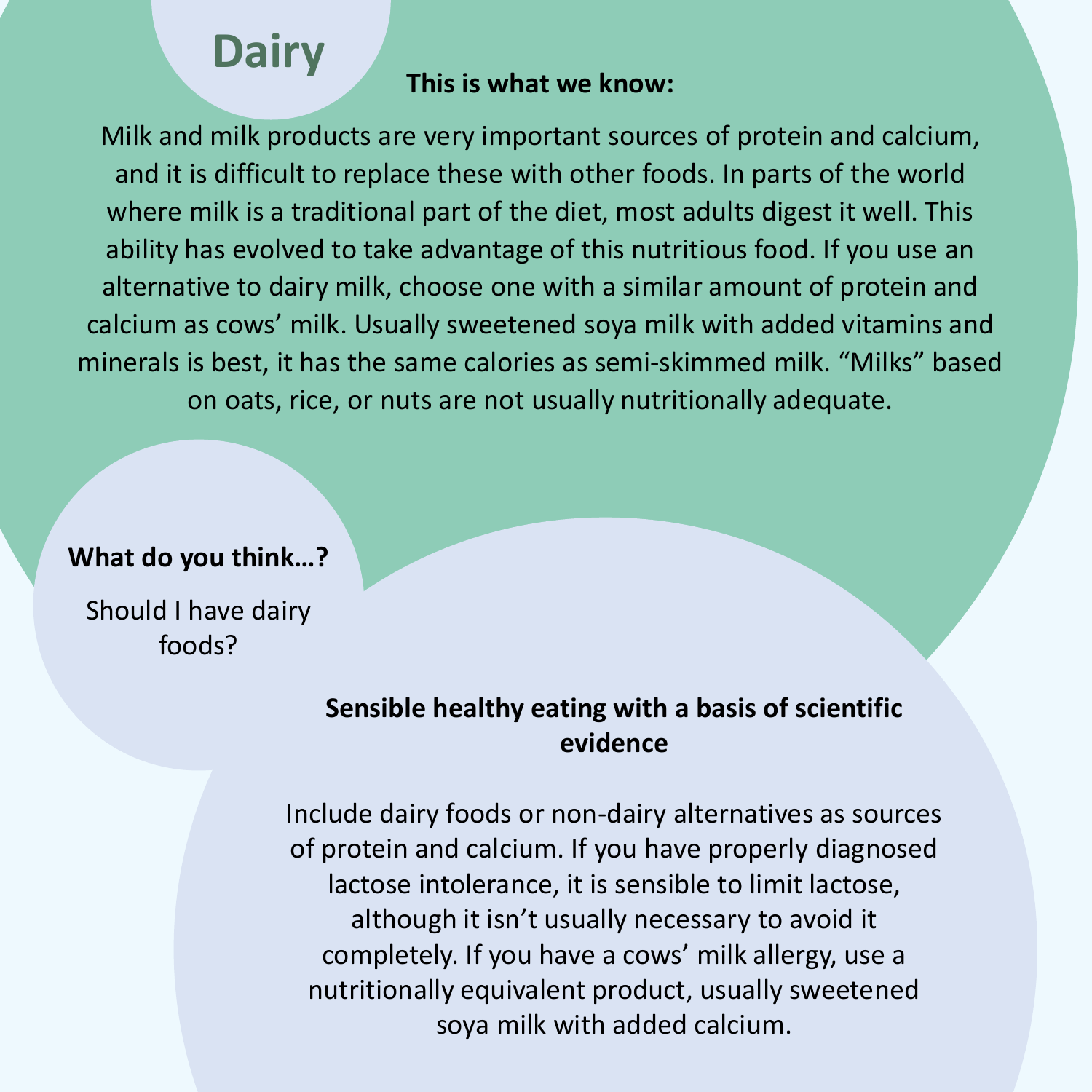### **Processed Foods**

#### **This is what we know:**

Some food processing is just cooking done by someone else, such as soup in a carton or a tin. These foods can be as healthy as anything you would prepare at home. Small amounts of processed foods, such as an occasional ready meal, can enable you to eat healthily at times when you can't cook, or to share a meal with friends. Other processed foods (e.g. chocolate, crisps) may give comfort or pleasure and are fine to eat in moderation as part of a balanced, enjoyable approach to food.

#### **What do you think…?**

What is processed food and is it ok to eat it?

#### **Sensible healthy eating with a basis of scientific evidence**

Some processed foods are high in sugar, fat, and salt and its sensible to limit these, but there is no need to eliminate all processed foods.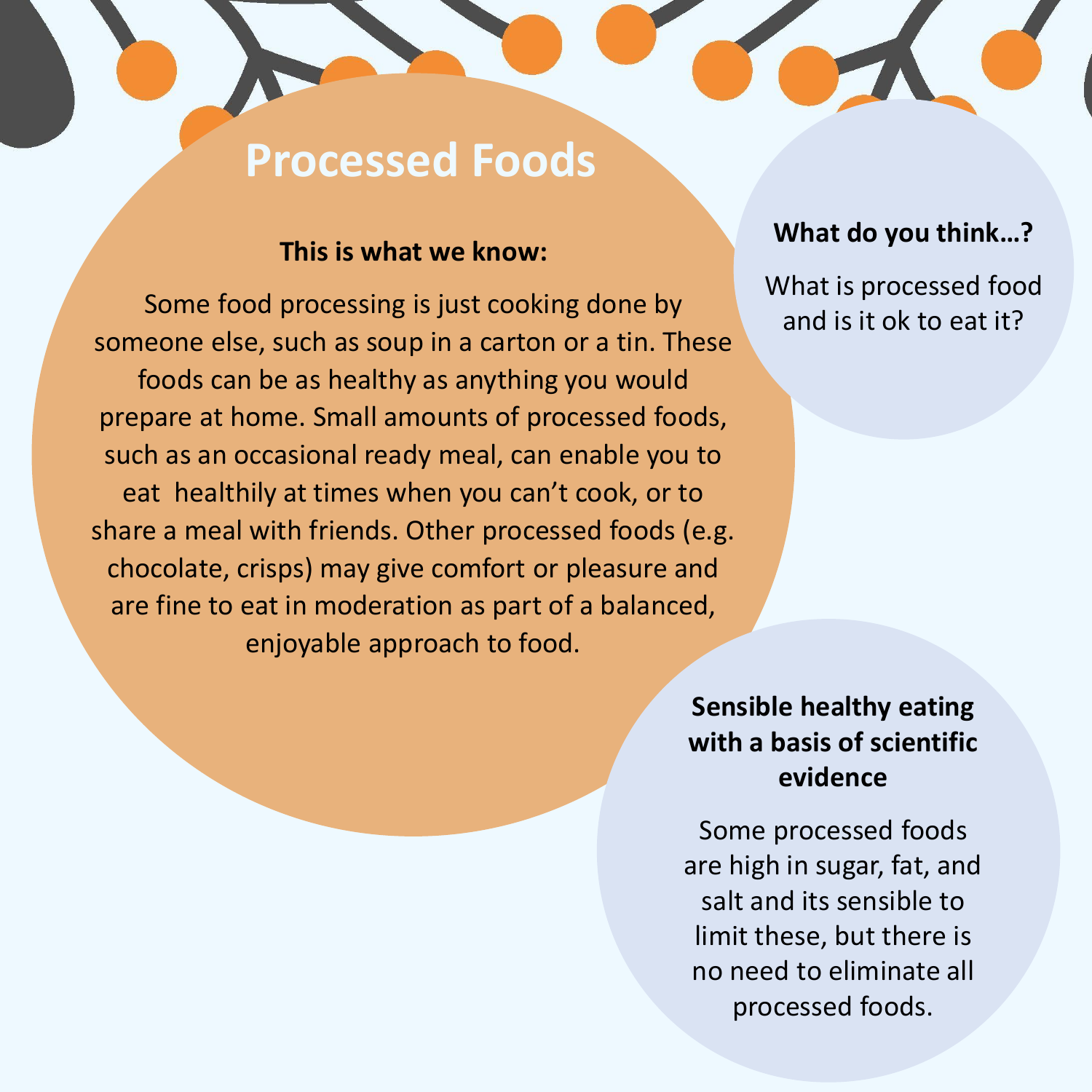### **Vegan Diet**

#### **This is what we know:**

Vegan diets can be healthy but need careful planning. Even with a great deal of thought and care, vegan diets tend to be low in iron and calcium, and essential fatty acids. Vegans always need supplements of vitamin B12 (through fortified foods or as separate supplements), and usually also vitamin D. There is research suggesting that some people who eat a vegan diet are at greater risk of low bone density. People with eating disorders sometimes choose a vegan diet because this is a way of restricting food intake – it can be helpful to think about why you choose a vegan lifestyle.

#### **What do you think…?**

Should I eat a vegan diet?

#### **Sensible healthy eating with a basis of scientific evidence**

With careful thought and planning, you can eat a vegan diet and be healthy. Eat a variety of foods from all the food groups to meet your nutritional needs, and ensure you include fortified foods and / or separate B12 supplements. You can find reliable information about nutrition on the Vegan Society Website (https://www.vegansociety.com/).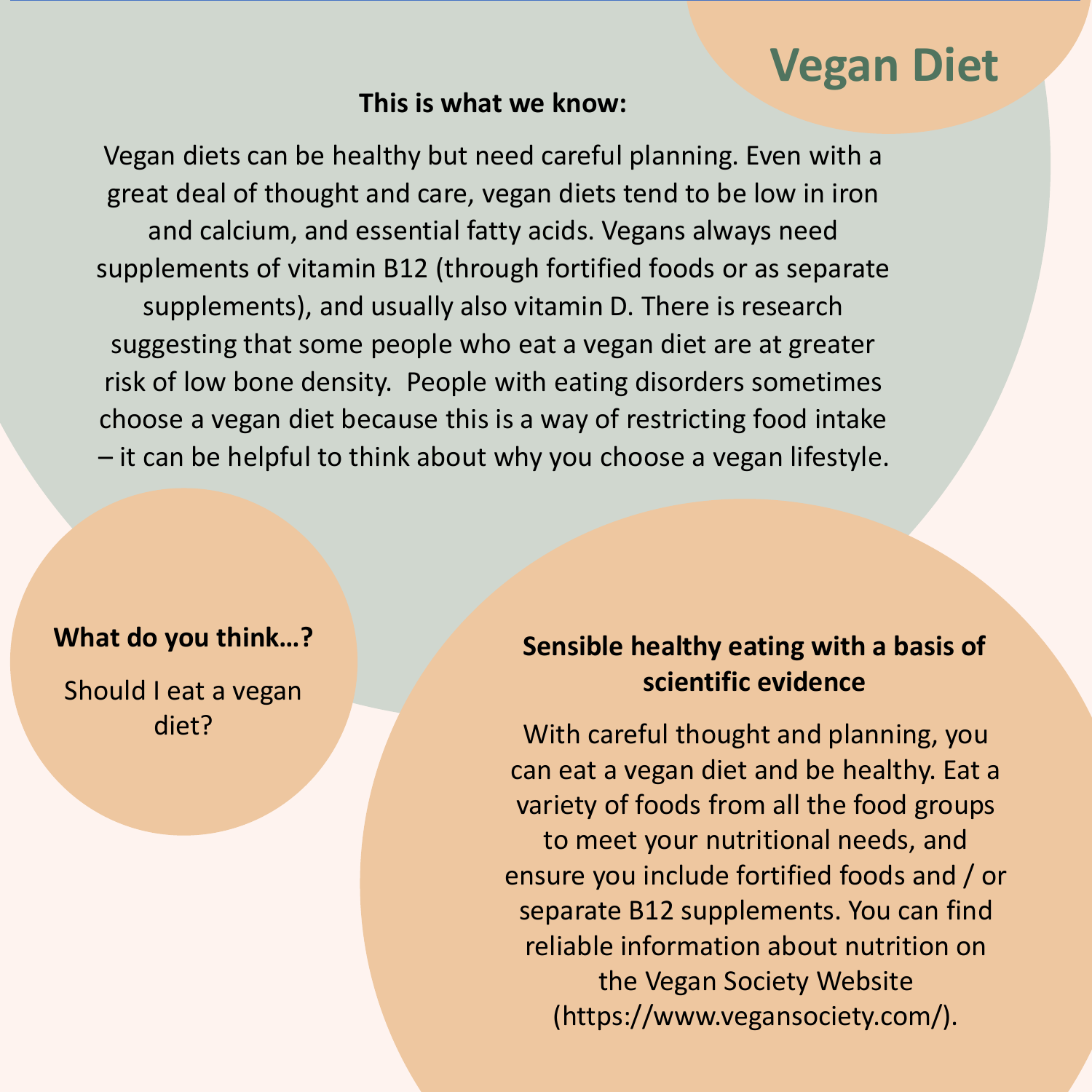### **Alcohol Intake**

**What do you think…?** Should I avoid alcohol?

#### **This is what we know:**

Some people are very happy without ever drinking alcohol and that is fine. Others find that in moderation it is an enjoyable to part of their social life.

#### **Sensible healthy eating with a basis of scientific evidence**

Men and women are advised not to drink more than 14 units of alcohol a week, and it is best to spread this out evenly over three or more days.

If you are trying to reduce the amount of alcohol you drink, it is a good idea to have several alcohol-free days each week.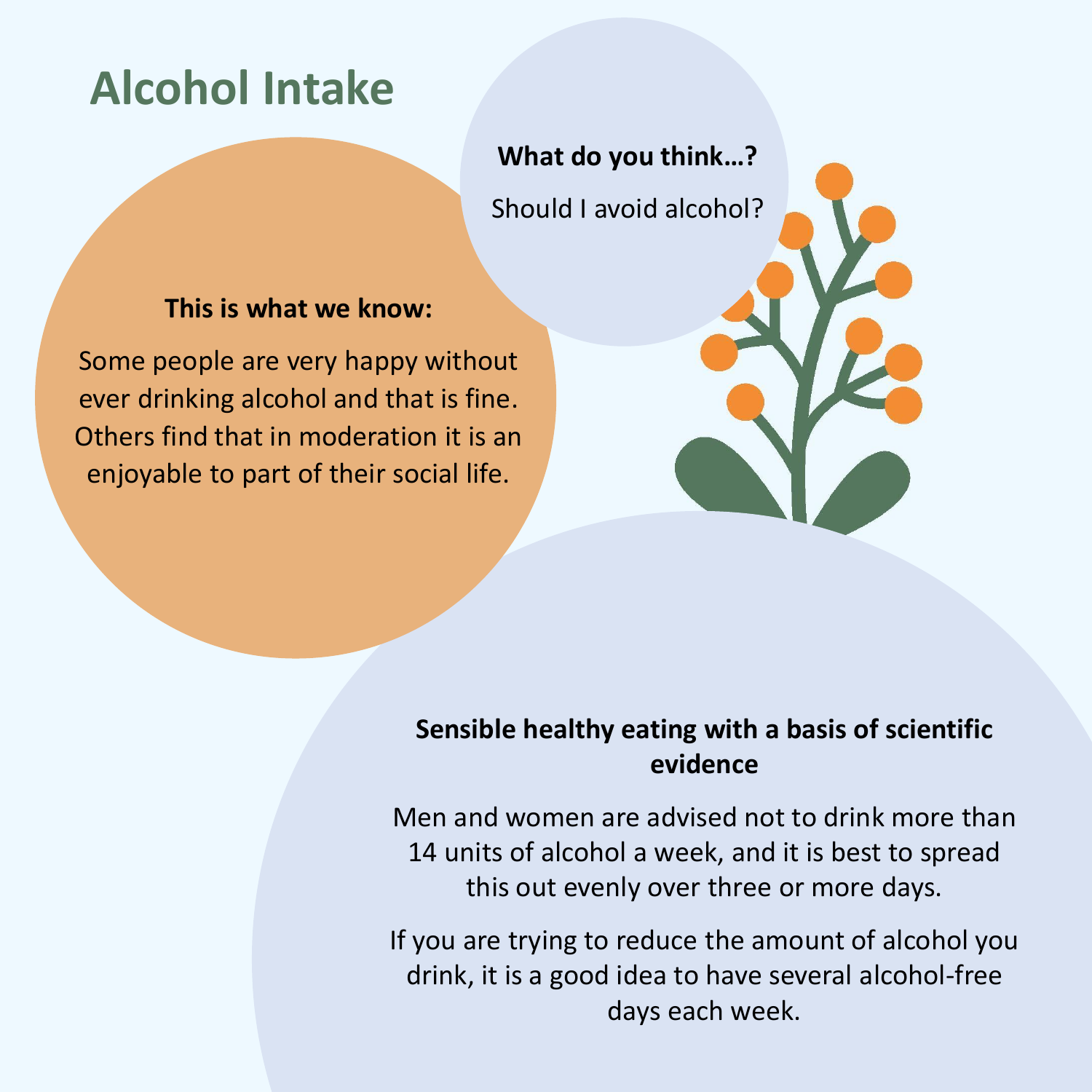# **Superfoods**

#### **What do you think…?**

What are "superfoods", and will they help me?

#### **This is what we know:**

"Superfood" is a marketing term for food claimed to be exceptionally high in some nutrients. In reality there is no such thing as a "superfood" as many foods are particularly high in one or two nutrients. It is no better to take a concentrated amount of a nutrient in one food than to spread its intake over the day. We all need a wide variety of all essential nutrients, and that can only come from a wide variety of foods.

**Sensible healthy eating with a basis of scientific evidence**

Some foods are rich in essential nutrients, but it takes a wide range of foods to make up a healthy diet.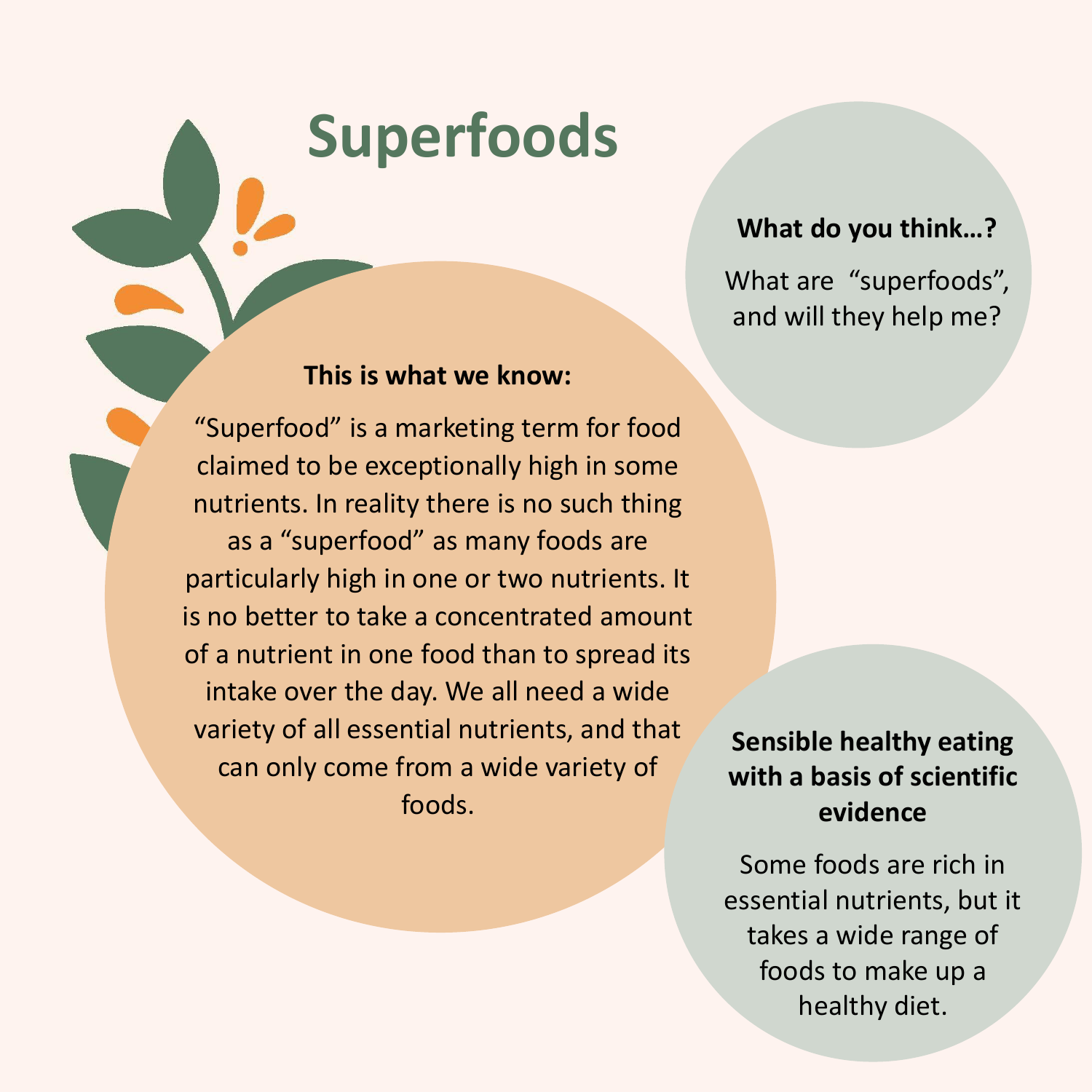# **Additives & Preservatives**

#### **This is what we know:**

Preservatives keep us safe by preventing the growth of harmful organisms and reduce food waste by preventing spoilage. All additives used in UK food have been tested rigorously, though we cannot always be sure of the effects of a high intake of a mixture of them over many years. Some additives are not essential, for example colours, and you may prefer to avoid them when you can. Some individuals are sensitive to some additives, but for most people eating food with additives is fine.

#### **What do you think…?**

What do I need to know about food additives?



For most people, strict avoidance of additives is of no benefit, and can limit the choice of food available and interfere with family life and social eating.